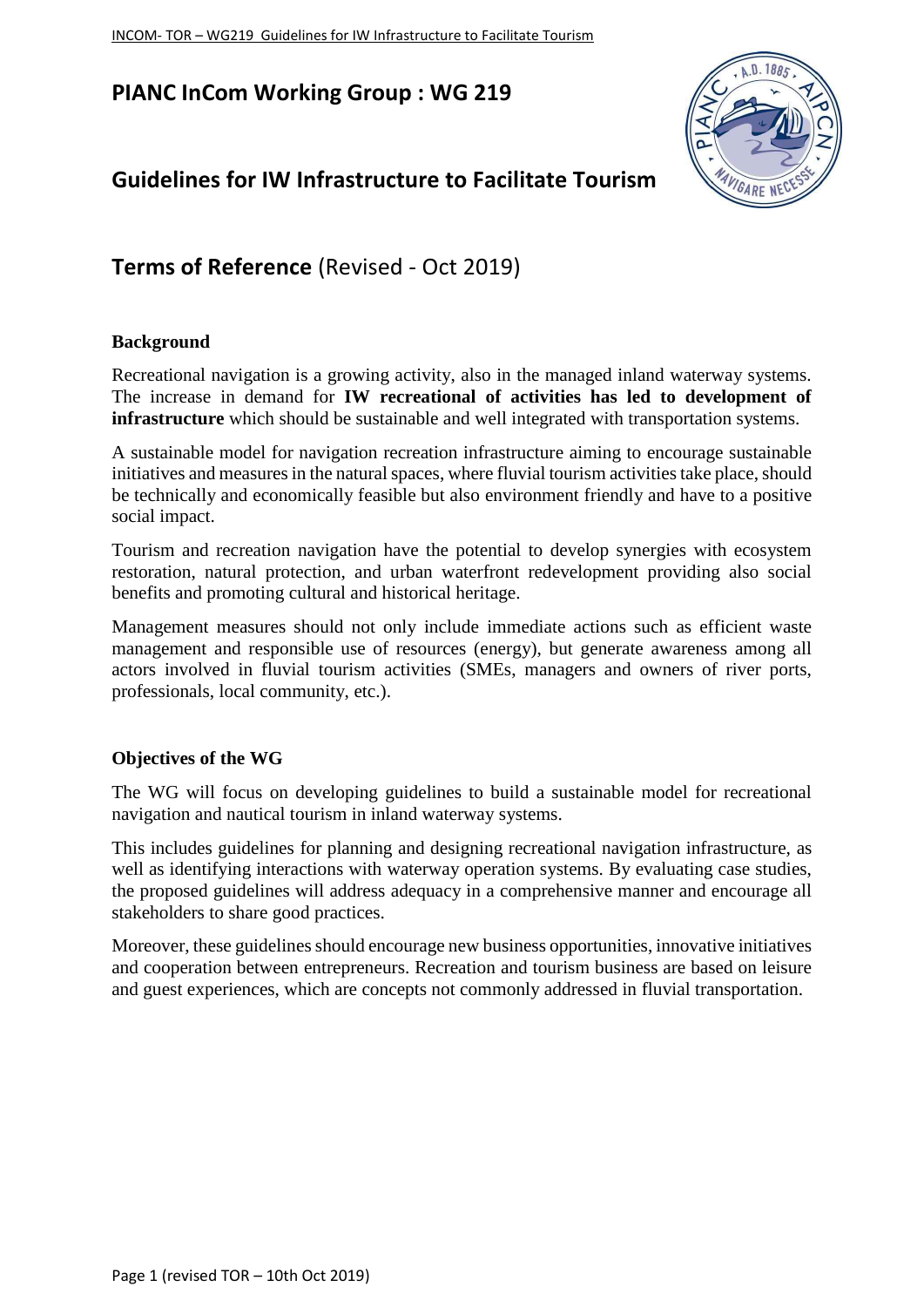#### **Scope of the WG**

Provide the target group with guidelines to develop sustainable initiatives and measures in their recreational activities, businesses and natural spaces where these are developed.

- Analyse case studies of existing inland waterways having recreational and tourism uses.
- Develop diagnosis of the performance of those waterways, from an operational and sustainability point of view, and propose solutions based on local requirements.
- Study of current fluvial tourism system and possibility/need to promote multipurpose fluvial tourism model in rivers and canals.
- Study the challenges and propose solutions based on local requirements:
	- New projects under development: A-Z approach.
	- Extending accessibility of existing IW infrastructure.
- Focus on flexible and resilient adaptation :
	- Operations (terminal location, dock configuration, route selection, vessel/craft profiles).
	- Maintenance point of view constraints and challenges from waterside.
	- Landside accessibility with other modes of transport (Multi Modal) including vehicle/bike parking.
	- Facilities Berthing and Boarding (tourism and recreational), eco-sports, recreational fishing hubs etc.
	- Extended facilities Cruise and Walks/Bicycling concepts (RAVel, Belgium; Waterfront Model, France, UK, Netherlands etc.).
	- Extended services (Fuel/Water/Spares/Repair/Maintenance) for Vessels of future (Eg. Dan Fluvial, Netherlands).
- Working with Nature (WwN) applied to recreational navigation infrastructure summarize relevant planning and design criteria that foster economic, social and environmental sustainability:
	- Proactive inclusion of environmental features "Environmental Design"
	- Community benefits create authentic destinations "Social Sustainability"

#### **Existing Documents to be reviewed**

- WG139 : Values of IW (InCom)
- WG148 Environmental Impact Aspects of Recreational Navigation Infrastructures
- RECCOM WGs and ENVICOM WGs

#### **Running WGs to seek for collaboration:**

- WG203 Sustainable IW Social Environmental Impact
- WG193 Resilience of the Maritime and Inland Waterborne Transport System
- WG176 A Guide for Applying Working with Nature to Navigation Infrastructure **Projects**
- WG148- Sustainable Recreational Navigation Infrastructure (re-launched WG)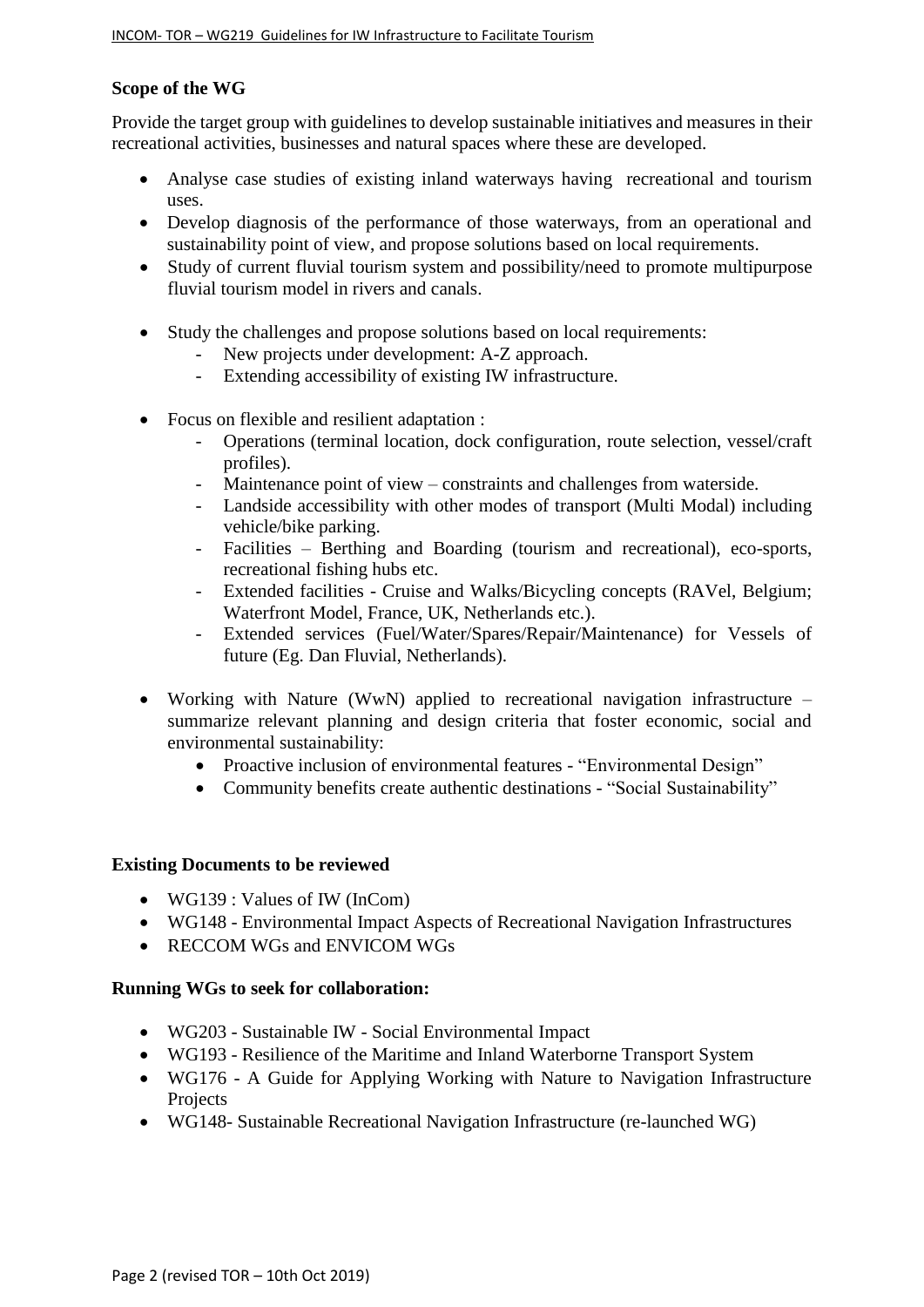### **Intended product**

The first task will be to define the target groups and stakeholders, to develop a library of different fluvial tourism models that currently exists and the practices followed with pros and cons, to gather their contributions and opinions about how fluvial tourism is being developed in these areas.

- Guidelines for developing fluvial tourism models and ideas/methodology to help existing low or average sustainability models to be developed towards a high efficiency model and for reducing the footprint. The guidelines will be defined in accordance with the indicators and will offer solutions and good practices which intend to improve the values obtained.
- Develop guidelines for preliminary design for landside access, vehicle/bike parking, terminal location and dock configuration.
- To clearly establish and address the concerns and conflicts between fluvial tourism and other members of the fluvial system, some of the mentioned below:
	- a) Professional barging,
	- b) Anglers (fishing),
	- c) House boats along waterways,
	- d) Noise issues caused.
- Suggestive guidelines for selection of additional/alternate harbours and mooring locations.
- Define the regulatory framework for obtaining environmental clearance and permits.
- Guides and Policy briefs. A set of supporting manuals targeted to different stakeholders.

## **Working Group Membership**

The WG should ideally include:

- Local government representatives
- Waterway policy makers
- Organisations responsible for the planning and development of water transport in local communities.
- IW port managers.
- Tourism facility designer/developers and operators,
- Tourism operators and tour boat owners
- Transportation vessel owners, managers and operators

## **Target Audience**

All stakeholders that are typically found in a managed inland waterway

## **Relevance to Countries in Transition**

The report will be developed with focus on both developed and countries in transition. The fluvial tourism industry/business exists in all countries in small or large scale and is growing rapidly all over the globe.

The report will prove extremely beneficial to countries in transition to develop a sustainable model/business from start which is much easier that having to alter an existing system.